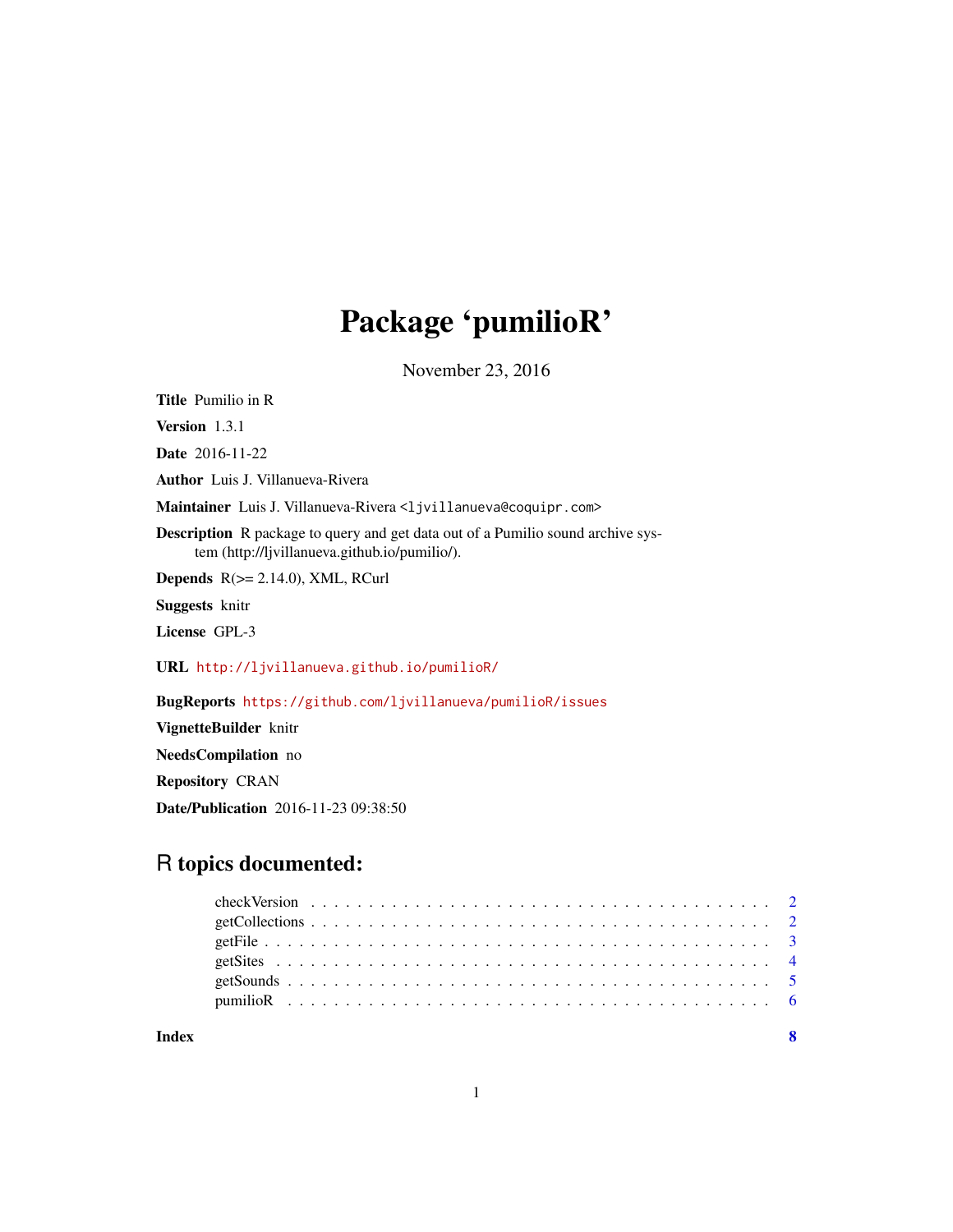<span id="page-1-0"></span>

#### Description

Function to find if the version of the Pumilio system can work with this package. Version 2.6.0, or newer, of Pumilio is required and if the system allows querying.

#### Usage

```
checkVersion(pumilio_URL, credentials = NA, pumiliologin = NA)
```
#### Arguments

| pumilio_URL  | "VRL of the Pumilio installation, with trailing slash. For example: "http://server.com/pumilio/"                  |
|--------------|-------------------------------------------------------------------------------------------------------------------|
| credentials  | username and password, separated with a colon, for websites that require basic<br>Apache webserver authentication |
| pumiliologin | username and password, separated with a colon, for Pumilio systems that require<br>a valid user                   |

#### Value

Returns a boolean if the Pumilio version matches the requirement.

#### Examples

```
## Not run:
 access <- checkVersion(pumilio_URL = "http://pumilio.coquipr.com/pumilio/")
 access
## End(Not run)
```
getCollections *Get Collections from Pumilio*

#### Description

Function to get the collections with sounds from Pumilio.

#### Usage

```
getCollections(pumilio_URL, credentials = NA, pumiliologin = NA)
```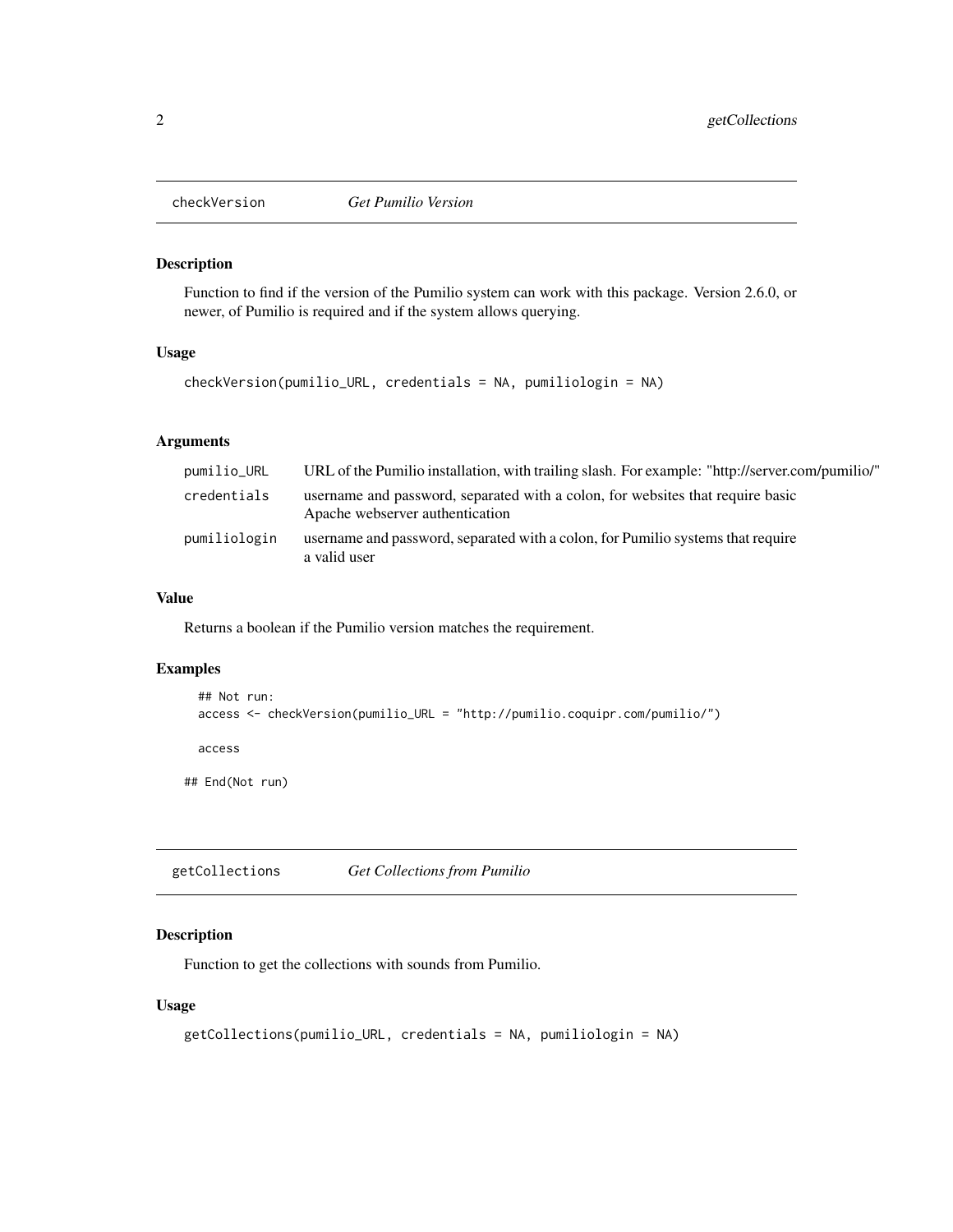#### <span id="page-2-0"></span>getFile 3

#### Arguments

| pumilio_URL  | "VRL of the Pumilio installation, with trailing slash. For example: "http://server.com/pumilio/"                  |
|--------------|-------------------------------------------------------------------------------------------------------------------|
| credentials  | username and password, separated with a colon, for websites that require basic<br>Apache webserver authentication |
| pumiliologin | username and password, separated with a colon, for Pumilio systems that require<br>a valid user                   |

#### Value

Returns a data frame with the collections data.

| ColID                  | ID of the collection                         |
|------------------------|----------------------------------------------|
|                        | CollectionName name of the collection        |
| Author                 | author of the collection                     |
| CollectionFullCitation | FilesSource source of the collection         |
|                        | full citation to use for this collection     |
| <b>URL</b>             | web page for more details of this collection |
| notes                  | notes of the collection                      |

#### Examples

```
## Not run:
cols <- getCollections(pumilio_URL = "http://pumilio.coquipr.com/pumilio/")
cols[1,]
```
## End(Not run)

getFile *Download a sound file from Pumilio*

#### Description

Function to download one sound file, specified with SoundID, to the working directory from the result of a query using getSounds.

#### Usage

```
getFile(result, SoundID = NA, credentials = NA)
```
#### Arguments

| result      | the result of the function get Sounds                                                                             |
|-------------|-------------------------------------------------------------------------------------------------------------------|
| SoundID     | ID of a valid record, obtained using get Sounds                                                                   |
| credentials | username and password, separated with a colon, for websites that require basic<br>Apache webserver authentication |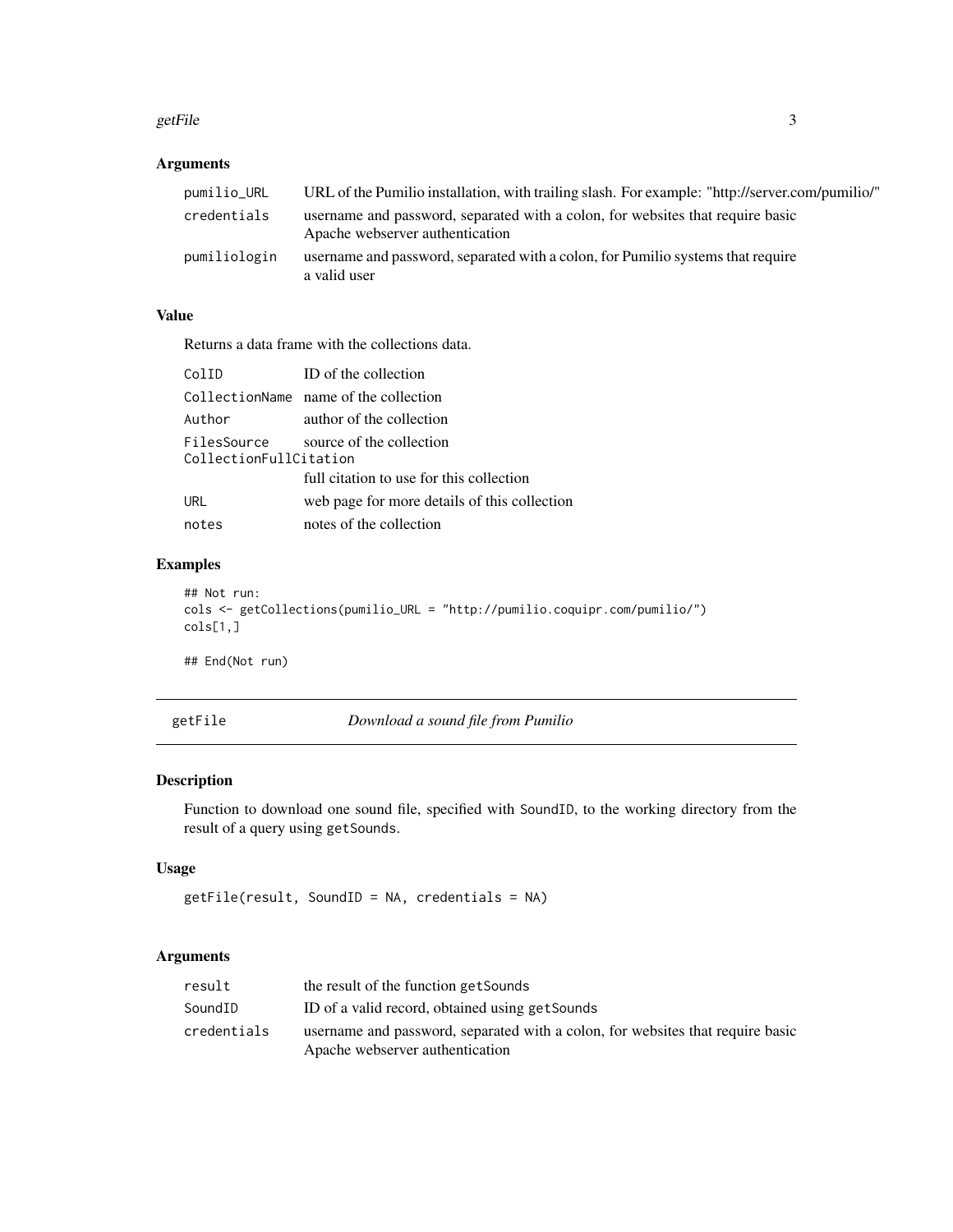#### <span id="page-3-0"></span>Value

Returns the filename.

#### Examples

```
## Not run:
#First, get a list of results
results <- getSounds(pumilio_URL = "http://pumilio.coquipr.com/pumilio/",
SiteID = 111, type = "site")
#Then, get the file from the first row, identified with the SoundID = 4078
getFile(results, SoundID = 4078)
## End(Not run)
```
getSites *Get Sites from Pumilio*

#### Description

Function to get the sites with sounds from Pumilio.

#### Usage

```
getSites(pumilio_URL, credentials = NA, pumiliologin = NA)
```
#### Arguments

| pumilio_URL  | URL of the Pumilio installation, with trailing slash. For example: "http://server.com/pumilio/"                   |
|--------------|-------------------------------------------------------------------------------------------------------------------|
| credentials  | username and password, separated with a colon, for websites that require basic<br>Apache webserver authentication |
| pumiliologin | username and password, separated with a colon, for Pumilio systems that require<br>a valid user                   |

#### Value

Returns a data frame with the sites data.

| SiteID    | ID of the site                                   |
|-----------|--------------------------------------------------|
| SiteName  | name of the site                                 |
| latitude  | latitude of the site, in decimal degrees         |
| longitude | longitude of the site, in decimal degrees        |
| elevation | elevation of the site, in meters above sea level |
| notes     | notes of the site                                |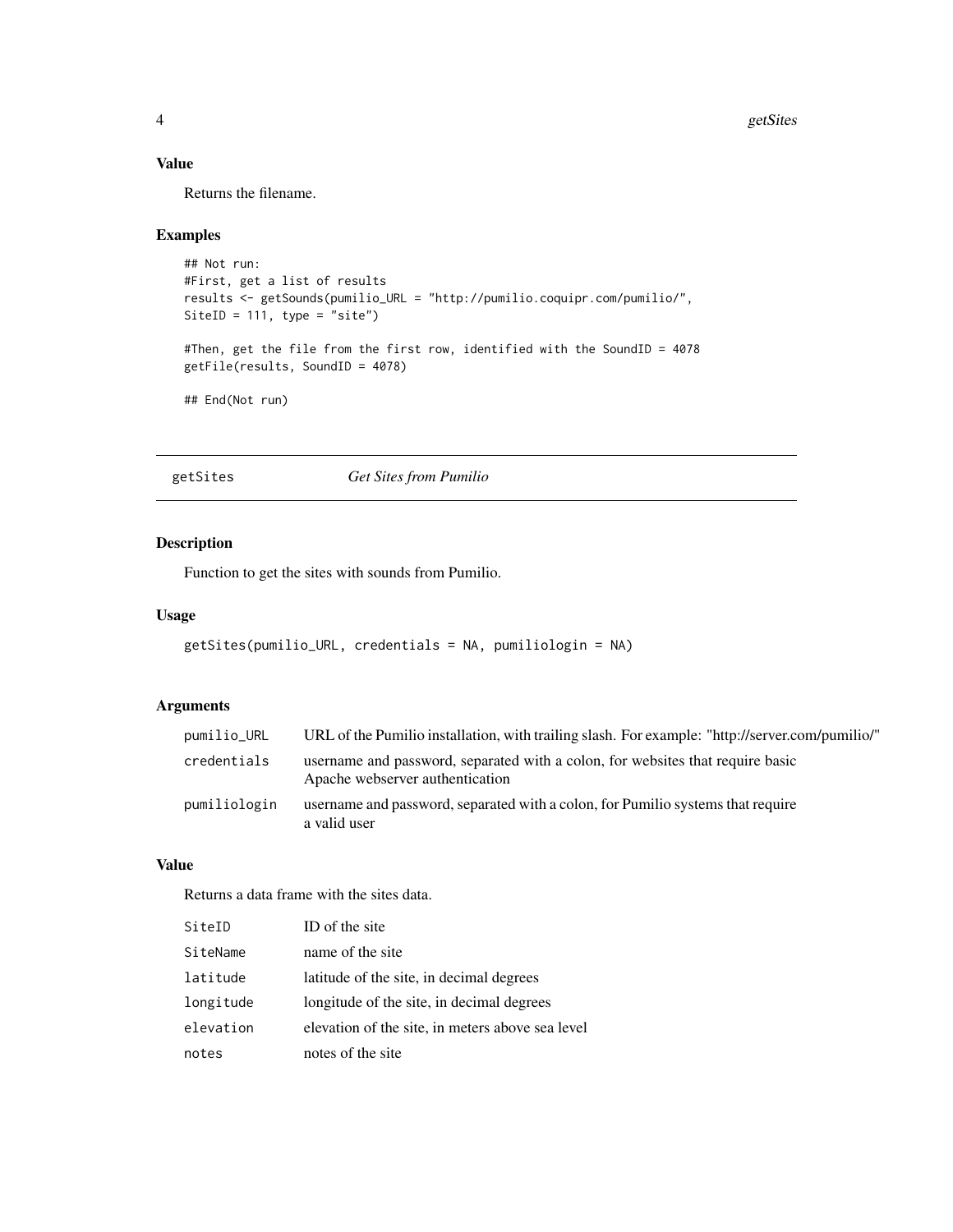#### <span id="page-4-0"></span>getSounds 5

#### Examples

```
## Not run:
sites <- getSites(pumilio_URL = "http://pumilio.coquipr.com/pumilio/")
sites[1,]
## End(Not run)
```
getSounds *Get Sounds from Pumilio*

#### Description

Function to get the data from sounds that match the search query.

#### Usage

```
getSounds(pumilio_URL, SiteID=NA, ColID=NA, type="all",
credentials = NA, pumiliologin = NA)
```
#### Arguments

| pumilio_URL  | URL of the Pumilio installation, with trailing slash. For example: "http://server.com/pumilio/"                                                                                                                                                                              |
|--------------|------------------------------------------------------------------------------------------------------------------------------------------------------------------------------------------------------------------------------------------------------------------------------|
| SiteID       | ID of a valid site, obtained using get Sites                                                                                                                                                                                                                                 |
| ColID        | ID of a valid collection, obtained using getCollections                                                                                                                                                                                                                      |
| type         | type of query to run: "all" to get all sounds in the archive; "site" for the site<br>specified with SiteID; "col" for the collection specified with ColID; "both" for<br>sounds that match both the site specified with SiteID and the collection speci-<br>fied with ColID. |
| credentials  | username and password, separated with a colon, for websites that require basic<br>Apache webserver authentication                                                                                                                                                            |
| pumiliologin | username and password, separated with a colon, for Pumilio systems that require<br>a valid user                                                                                                                                                                              |

#### Value

Returns a data frame with the sound data.

| SoundID          | ID of the soundfile in the database                                        |
|------------------|----------------------------------------------------------------------------|
| ColID            | ID of the collection in which this file is archived in                     |
| SiteID           | ID of the site where this sound was recorded                               |
| OriginalFilename |                                                                            |
|                  | filename of the soundfile                                                  |
| SoundName        | filename of the soundfile, usually Original Filename without the extension |
| day              | day part of the date when it was recorded                                  |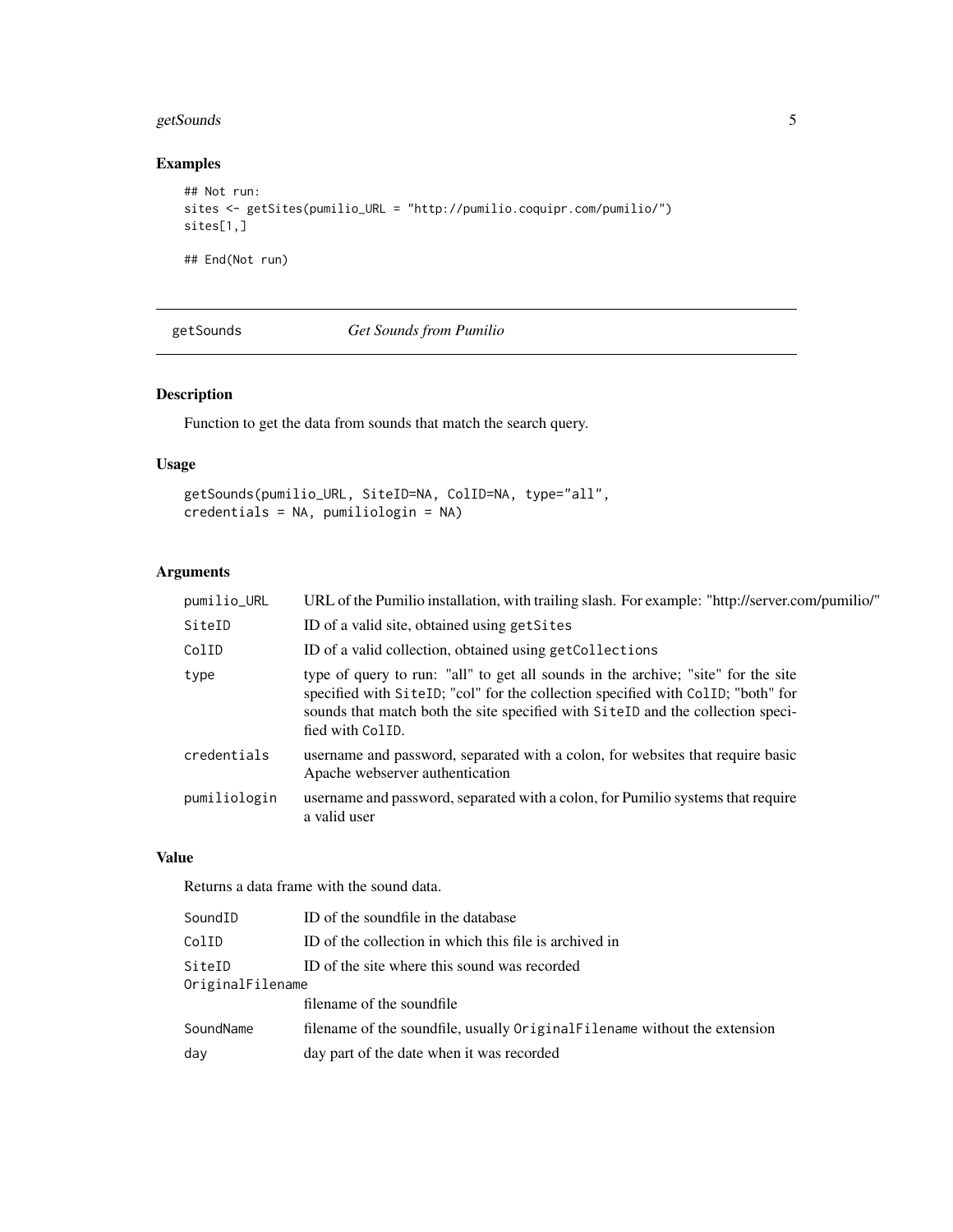<span id="page-5-0"></span>

| month                | month part of the date when it was recorded                     |  |  |  |  |
|----------------------|-----------------------------------------------------------------|--|--|--|--|
| year                 | year part of the date when it was recorded                      |  |  |  |  |
| hour                 | hour part of the date when it was recorded                      |  |  |  |  |
| minutes              | minutes part of the date when it was recorded                   |  |  |  |  |
| seconds              | seconds part of the date when it was recorded                   |  |  |  |  |
| SamplingRate         | sampling rate used to record the soundfile, in Hz               |  |  |  |  |
| BitRate              | bitrate of the file, in bits                                    |  |  |  |  |
| Channels             | number of channels                                              |  |  |  |  |
| Duration             | duration of the soundfile, in seconds                           |  |  |  |  |
| SoundFormat          | format of the file                                              |  |  |  |  |
| SensorID             | ID of the sensor used to record the soundfile                   |  |  |  |  |
| Notes                | notes of the soundfile                                          |  |  |  |  |
| timestamp            | date and time stamp when the soundfile was added to the archive |  |  |  |  |
| FileSize             | file size of the soundfile, in bytes                            |  |  |  |  |
| FilePath             | URL of the soundfile                                            |  |  |  |  |
| AudioPreviewFormat   |                                                                 |  |  |  |  |
|                      | format of the preview file, usually mp3                         |  |  |  |  |
| AudioPreviewFilename |                                                                 |  |  |  |  |
|                      | filename of the preview file                                    |  |  |  |  |
| AudioPreviewFilePath |                                                                 |  |  |  |  |
|                      | URL of the preview file                                         |  |  |  |  |

#### Examples

```
## Not run:
sounds <- getSounds(pumilio_URL="http://pumilio.coquipr.com/pumilio/",
SiteID=111, type="site")
sounds[1,]
```
## End(Not run)

pumilioR *pumilioR*

#### Description

Functions to get data from a Pumilio sound archive system (http://ljvillanueva.github.io/pumilio/). Requires version 2.6.0, or newer, of Pumilio installed and XML turned on in the Admin menu.

#### Details

| pumilioR   |
|------------|
| Package    |
| 1.3.1      |
| 2016-11-22 |
| $GPI_v3$   |
|            |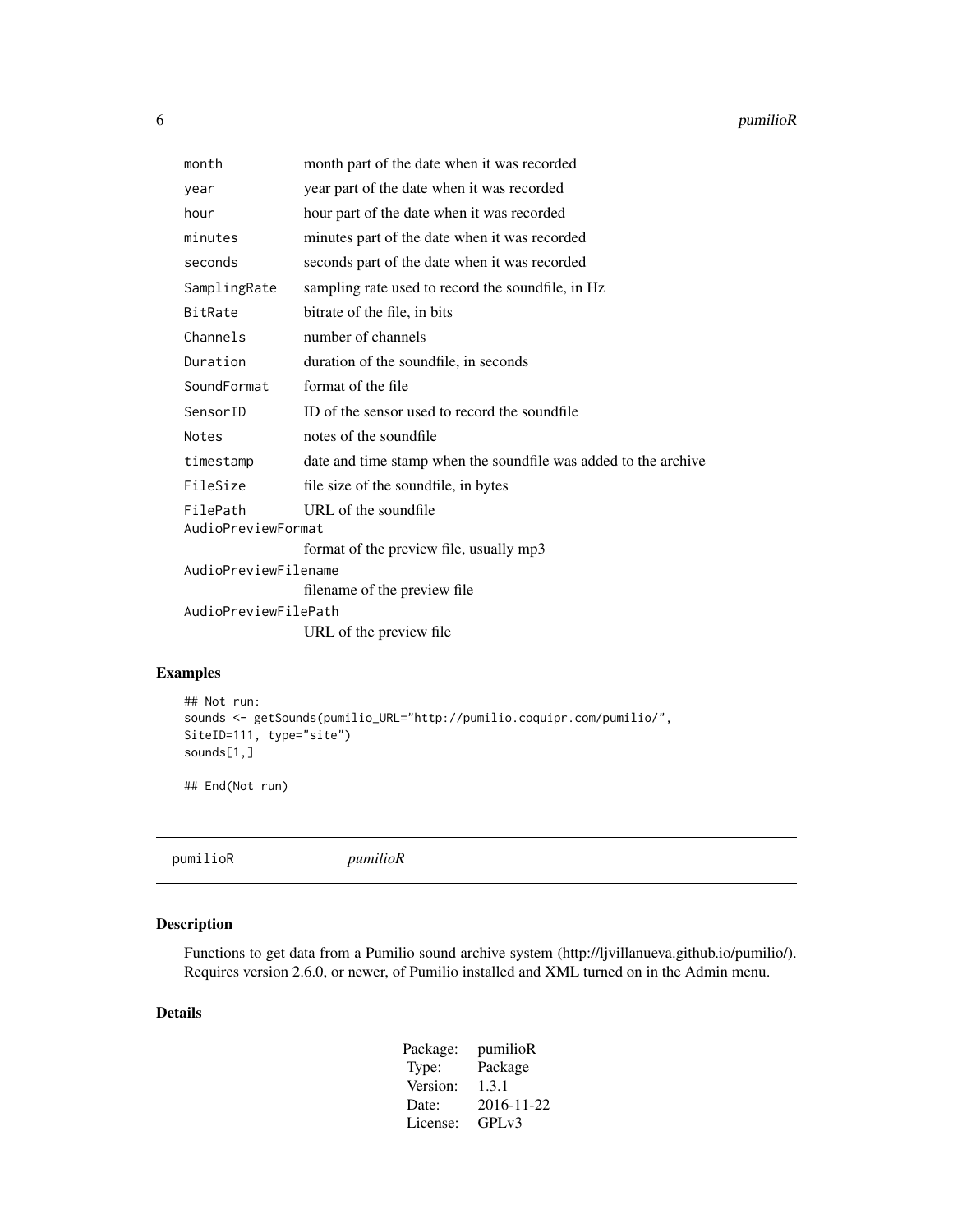#### pumilioR

#### Author(s)

Luis J. Villanueva-Rivera